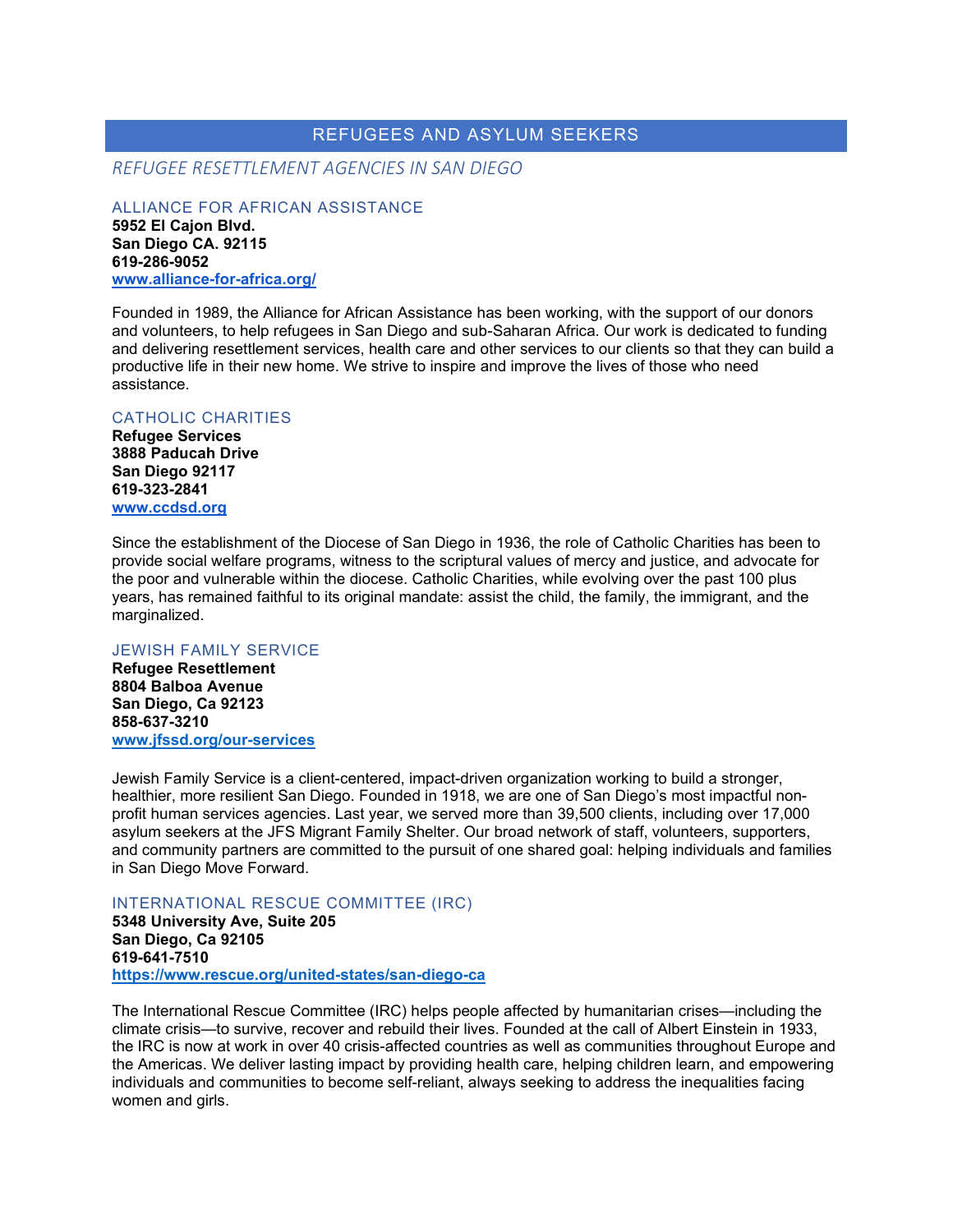# *COMMUNITY-BASED ORGANIZATIONS SERVING REFUGEES & ASYLUM SEEKERS*

#### BORDER ANGELS

**Border Angels 2258 Island Ave San Diego CA 92102 (619) 487-0249**

**<https://www.borderangels.org/> [admin@borderangels.org](mailto:admin@borderangels.org)**

Border Angels promotes a culture of love through advocacy, education, by creating a social consciousness, and engaging in direct action to defend the rights of migrants and refugees.

#### HORN OF AFRICA

**5296 University Avenue, Suite F San Diego, Ca 92105 619-583-0532 [www.hornafrica.org](http://www.hornafrica.org/)**

### **[info@HornAfrica.org](mailto:info@HornAfrica.org)**

Horn of Africa promotes the successful integration and physical and emotional health of the East African refugee population in San Diego, the largest in California and second largest nationwide. Horn of Africa provides economic and business development training, childcare training, enrollment in health insurance programs, refugee case management, and asylum seeker support.

### MIRY'S LIST

# **<https://miryslist.org/>**

**[welcome@miryslist.org](mailto:welcome@miryslist.org)**

Miry's List is a community of welcomers using crowdsourcing and social media to connect people with families who are resettling in the United States as refugees. Our 12-month programs starts by meeting each family in their home – typically a sparsely furnished or unfurnished apartment assigned by a resettlement agency. Our team works together with the family to create a list of items needed to turn their house into a home. With the of our wonderful volunteers, each family's needs are turned into a shoppable online wishlist which we share broadly to our generous community of donors. Each family has unique needs – many with small children, elderly grandparents or members with disabilities. Housewarming gifts are sent to families directly, and many include a gift message.

#### NILE SISTERS DEVELOPMENT INITIATIVE

**5532 El Cajon Blvd, Ste 5 San Diego, CA 92115 619-265-2959**

#### **[www.nilesisters.org](http://www.nilesisters.org/) [info@nilesisters.org](mailto:info@nilesisters.org)**

The mission of The Nile Sisters Development Initiative is to educate, support, and offer training to refugee and immigrant women and their families to help them overcome barriers to social and economic selfreliance. Nile Sisters provide emergency supplies such as baby, bathroom, bedroom, food, kitchen, and school essentials. Nile Sisters also provides California Certified Nursing Assistant Vocational Training, professional development training, family advocacy and education, and cultural orientation (education, employment, housing, monetary, social, transportation). Nile Sisters also provide emergency supplies such as baby, bathroom, bedroom, food, kitchen, and school essentials.

### SAN DIEGO RAPID RESPONSE NETWORK (SDRRN)

#### **Family Migrant Shelter 24-hour Emergency Hotline: 619-536-0823 [www.rapidresponsesd.org](http://www.rapidresponsesd.org/)**

The Migrant Family Shelter provides humanitarian services to asylum-seeking families, including medical screenings, hot meals, travel assistance, legal counsel, and a safe place to sleep. Most migrants are women with two young children, and the average length of time spent at the shelter is 12 to 48 hours.